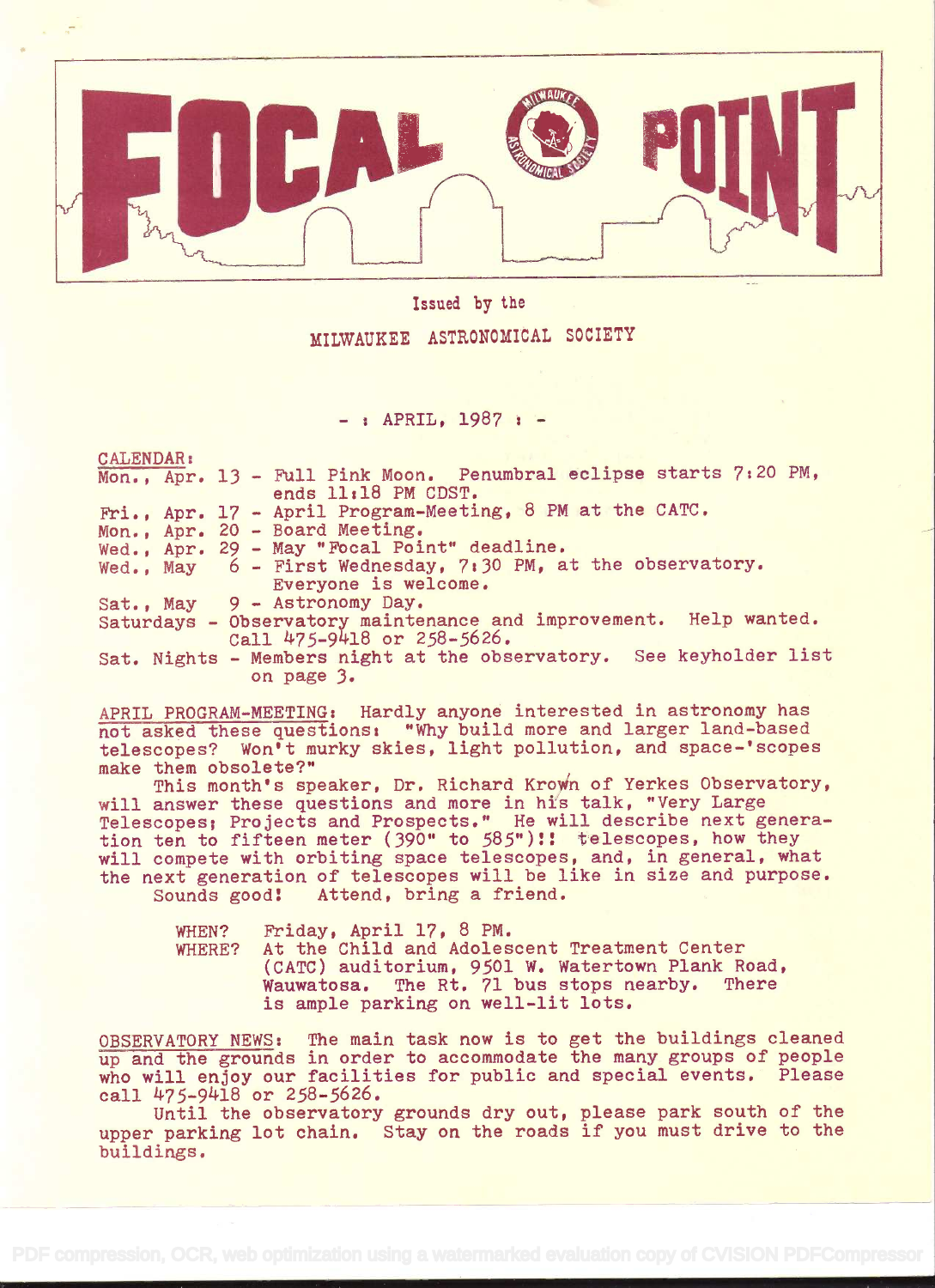CANDIDATES NEEDED: The May meeting will be mainly devoted to the election of MAS officers and board members. These people will govern your society for the following year. They will make many decisions. They will determine how to budget its finances.

All MAS members in good standing are eligible. Vacancies are filled by elected volunteers, nominees, or recommended consenting volunteers.

Board terms run three years with a two-term limit. Officers serve one year with unlimited re-election. The board usually meets once a month.

You'll be serving one of the finest astronomical societies in the country.

OPEN HOUSE 1987: The Milwaukee Astronomical Society will again offer open house programs to the public during the summer. They will take place bi-weekly at the New Berlin Observatory beginning at 8 PM.

The programs, chaired by Frank Roldan, offer a short slide or film illustrated talk followed by viewing of interesting sky objects, weather permitting. However, cloudy or clear, the observatory will be open. The flyer included with this issue shows dates, themes, location of the MAS observatory, and how to get there. Please save it.

Frank needs speakers for each open house as well as a lot of volunteers to operate 'scopes, guide, direct traffic, run the bookstore. All of these tasks are rather pleasant. Call Frank at )4.23-0210 and tell him what you'll do and when.

ASTRONOMY SERIES CLASSES PLANNED: Lee Keith will again present his very informative Amateur Astronomer's Series this spring if there is enough interest. The six-weeks of hands-on, practical workshops teach care and use of telescopes including use of setting circles, and various techniques to find objects in the sky.

These classes are of great value to our newer members. There is no charge.

Call Lee at 961-8752 for more information as soon as possible.

NEW BOOKS recently added to the MAS library are "Tirion Sky Atlas 2000.0;" "Guide to the Stars: Exploring the Sky with Binoculars" (L. Peltier); "Space Travel: A History" (W. Von Braun); "Astronomical Calendar 1987" (G. Ottenwell); "Thursday's Universe" (M. Bartusiak); "Webb Society Deep-Sky Observer's Handbook, Vol. 1 - Double Stars (1986)."

Books may be checked out Saturday nights by appointment with the keyholder or during First Wednesday gatherings.

MAY 9TH IS ASTRONOMY DAY. Our New Berlin facilities will be open to the public from early afternoon through the evening. The activities will be similar to those for Open House 1987, so volunteers will be needed for the same types of tasks. Please call Frank at 423-0210.

HELP IS WANTED for part of the day to assist at the MAS public display at the Brookfield Square Mall Saturday, June 27, from 9 AM to  $5$  PM. Call Frank Roldan at  $423-0210$ .

 $\sqrt{\gamma}$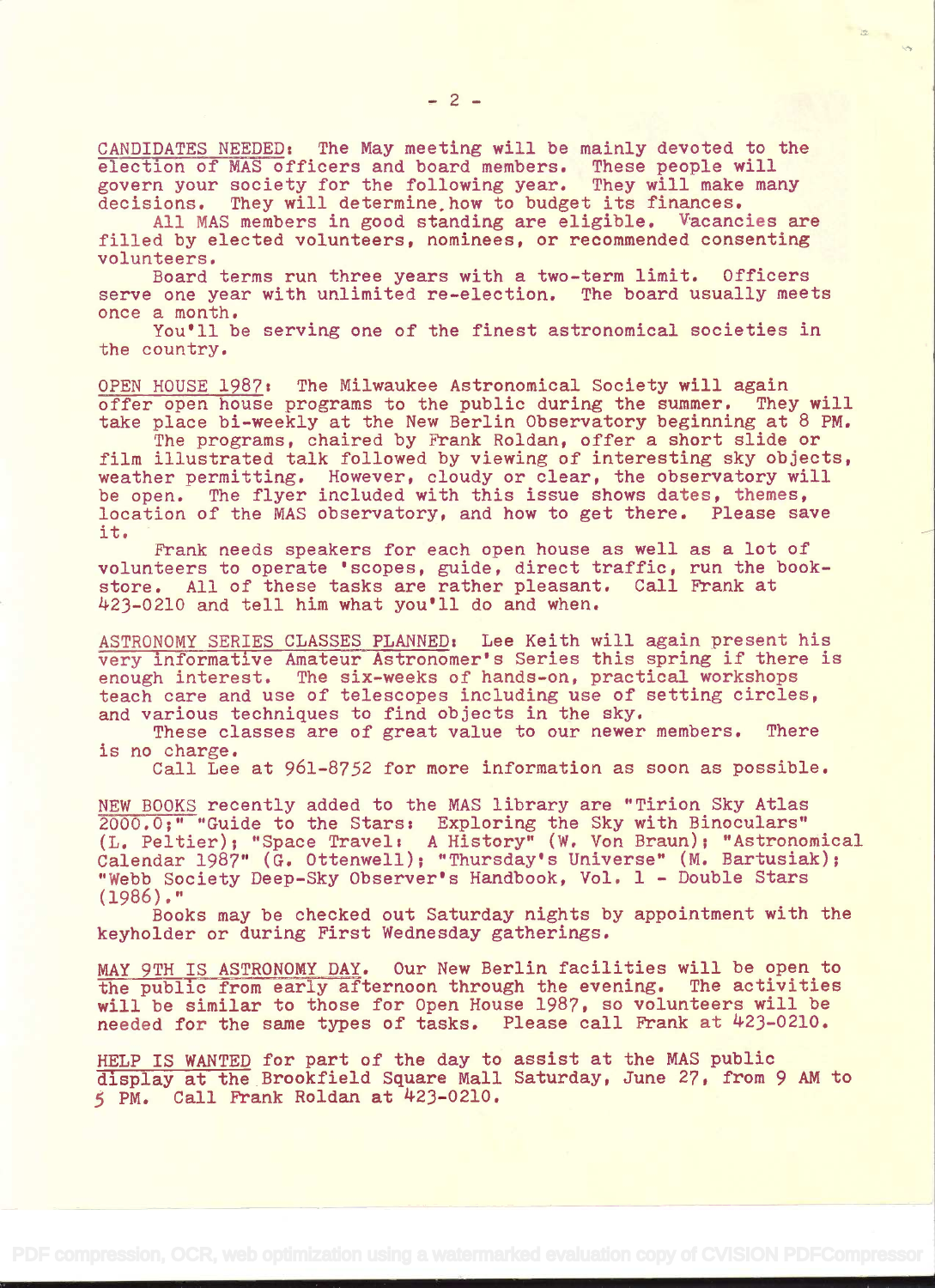A REMINDER: The North Central Region Astronomical League Regional Convention will be held Saturday, April 25, at Case High School on the west side of Racine, Wisconsin.

Full information is available from the registrar Elsie Howard, 1505 Windsor Way  $#3$ , Racine, Wisconsin, 53406.

TRANKS to MAS president Dan Koehier and others who assisted him in putting together the Spring Field Trip to Chicago, March 28.

The pleasantries afforded by the Sky Show and Planetarium at Adler, the optional side trips to the Shedd Aquarium, the Field and Science and Industry Museums, plus excellent bus service, added up to a satisfying, busy day,

MEMBERS NIGHT KEYHOLDERS:

|  |  |                          |  |  | Apr. 11 - D. Koehler 662-2987 May 2 - J. Pfannerstill 475-6494 |          |
|--|--|--------------------------|--|--|----------------------------------------------------------------|----------|
|  |  | 18 - N. Nichols 542-2055 |  |  | $9 - F$ . Roldan                                               | 423-0210 |
|  |  | 25 - A. Penikis 354-9708 |  |  | $16$ - T. Ross                                                 | 784-2093 |

DIRECTORY:<br>Pres. - D. Koehler, 662-2987 V. P. - Dr. R. Wiesen, 781-4757<br>Treas. - J. Toeller, 352-7144 Sec. - Ms. K. Wesener,  $961-8752$ Obs. Dir. - G. Samolyk, 475-9418 Asst.Obs.Dir. - J.Asztalos, 258-5626 Special Obs. Activities Scheduler - N. Nichols, 542-2055 Program Chairman - M. McNeeiey, 354-5347 FOCAL POINT Ed.-L. Simandi, 4201 W. Highland Blvd. Mii. 53208,933-3052 MAS Observatory - 18850 W. Observatory Rd., New Berlin - 542-9071

MAY FOCAL POINT DEADLINE - WEDNESDAY, APRIL 29.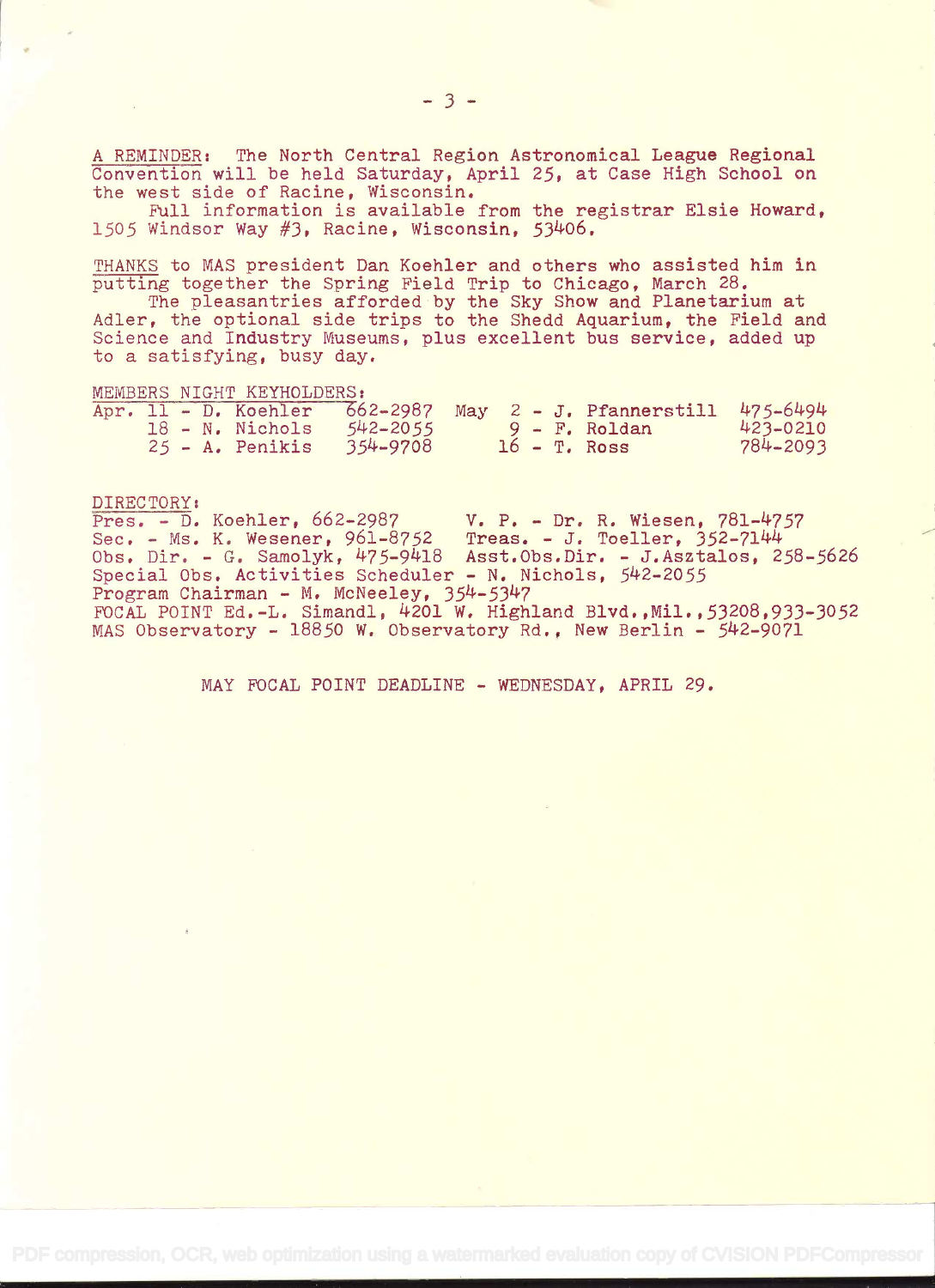MILWAUKEE ASTRONOMICAL SOCIETY



#### OPEN HOUSE 1987

The Milwaukee Astronomical Society will hold "Public Open Houses" at its observatory, located on West Observatory Road, just west of Calhoun Road, in the City of New Berlin (SEE MAP ON BACK). A short talk will be given several times during the evening, and everyone will be able to observe many celestial objects through our telescopes. "Open Houses" start at 8:00 p.m. on the following evenings:

### JUNE 19 SATURN

The planet Saturn is the telescopic showpiece this evening. During 1987 its ring system will be at its maximun inclination to us on Earth, giving us a breathtaking view! Pictures taken by the Voyager spacecraft will be shown.

#### JULY 3 THE MOON

The Moon, one day before first quarter, will be the feature object for this evening. The formation of craters, mountains, and other features of our natural satellite will be explained.

#### JULY 17 GALAXIES

Galaxies are distant star systems that can only be seen through larger telescopes, like the ones at our observatory. Join us in examining these wonders of the Universe. We will also study some of the constellations.

#### JULY 31 THE MILKY WAY

The Milky Way is that band of dim light that streches across our night sky; it is also the name we have given to our galaxy. Tonight we will talk about, and look at, parts of our home galaxy.

#### AUGUST 14 METEORS

As the Earth revolves around the Sun, it comes across the remnants of comets. These small pieces of rock and dust enter our atmosphere and burn up, giving off light. Attend this lecture and learn about the current Perseid meteor shower.

#### AUGUST 28 STARS

What are stars and how do they form? Are there different types? Do they really have different colors? For the answer to these and many other questions about these "diamonds in the sky", see us this evening!

#### SEPT. 11 TELESCOPES

Telescopes are our eyes to the Universe, This evening we will discuss various types of telescopes, how they work, and their different uses.

\$1.00 donations for parking will be greatly appreciated.

BRING A SWEATER OR JACKET......THE MOSQUITOS BITE AND IT IS ALWAYS COOL!"!